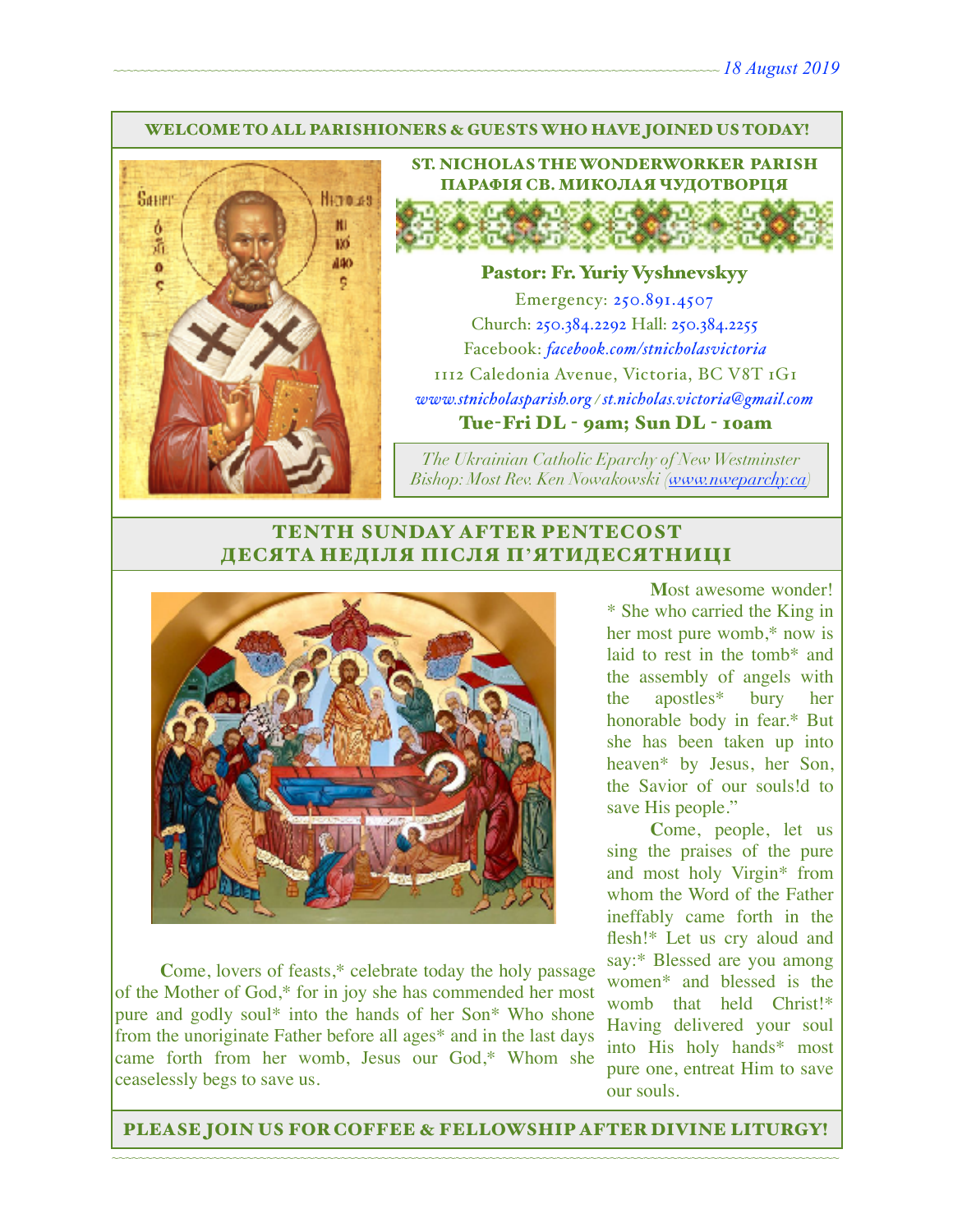| <b>SUNDAY HYMNS</b>                                                                                                                                                                                                                                                                                                                                                                                                                                                                                                                                                                                                                                                                                                                                                                                                                                                                                                                                                                                                                                                                                                                                                                                                                                                    |                |                                                                         |                                                                         |                   |         |
|------------------------------------------------------------------------------------------------------------------------------------------------------------------------------------------------------------------------------------------------------------------------------------------------------------------------------------------------------------------------------------------------------------------------------------------------------------------------------------------------------------------------------------------------------------------------------------------------------------------------------------------------------------------------------------------------------------------------------------------------------------------------------------------------------------------------------------------------------------------------------------------------------------------------------------------------------------------------------------------------------------------------------------------------------------------------------------------------------------------------------------------------------------------------------------------------------------------------------------------------------------------------|----------------|-------------------------------------------------------------------------|-------------------------------------------------------------------------|-------------------|---------|
| <b>OPENING HYMN</b>                                                                                                                                                                                                                                                                                                                                                                                                                                                                                                                                                                                                                                                                                                                                                                                                                                                                                                                                                                                                                                                                                                                                                                                                                                                    |                |                                                                         | Маріє, Діво Благословенна/О Virgin Mary, Our Blessed Lady pg.346-347    |                   |         |
| <b>COMMUNION HYMN</b>                                                                                                                                                                                                                                                                                                                                                                                                                                                                                                                                                                                                                                                                                                                                                                                                                                                                                                                                                                                                                                                                                                                                                                                                                                                  |                | Вихваляйте, Доли, Гори / Let Us All Say pg. 336-337                     |                                                                         |                   |         |
| <b>CLOSING HYMN</b>                                                                                                                                                                                                                                                                                                                                                                                                                                                                                                                                                                                                                                                                                                                                                                                                                                                                                                                                                                                                                                                                                                                                                                                                                                                    |                | Під Твою Милість. рg. 372                                               |                                                                         |                   |         |
| Please join us today in singing our Sunday hymns!                                                                                                                                                                                                                                                                                                                                                                                                                                                                                                                                                                                                                                                                                                                                                                                                                                                                                                                                                                                                                                                                                                                                                                                                                      |                |                                                                         |                                                                         |                   |         |
| <b>SUNDAY &amp; DAILY SCHEDULE</b>                                                                                                                                                                                                                                                                                                                                                                                                                                                                                                                                                                                                                                                                                                                                                                                                                                                                                                                                                                                                                                                                                                                                                                                                                                     |                |                                                                         |                                                                         |                   |         |
| <b>SUNDAY, August 18</b>                                                                                                                                                                                                                                                                                                                                                                                                                                                                                                                                                                                                                                                                                                                                                                                                                                                                                                                                                                                                                                                                                                                                                                                                                                               |                |                                                                         | Divine Liturgy - for the Parishioners of St Nicholas Parish<br>10:00 AM |                   |         |
| <b>NO SERVICES</b><br><b>MONDAY, August 19</b>                                                                                                                                                                                                                                                                                                                                                                                                                                                                                                                                                                                                                                                                                                                                                                                                                                                                                                                                                                                                                                                                                                                                                                                                                         |                |                                                                         |                                                                         |                   |         |
| <b>TUESDAY, August 20</b>                                                                                                                                                                                                                                                                                                                                                                                                                                                                                                                                                                                                                                                                                                                                                                                                                                                                                                                                                                                                                                                                                                                                                                                                                                              |                | <b>Divine Liturgy</b>                                                   |                                                                         |                   |         |
| <b>WEDNESDAY, August 21</b>                                                                                                                                                                                                                                                                                                                                                                                                                                                                                                                                                                                                                                                                                                                                                                                                                                                                                                                                                                                                                                                                                                                                                                                                                                            |                | Divine Liturgy                                                          |                                                                         |                   | 9:00 AM |
| <b>THURSDAY, August 22</b>                                                                                                                                                                                                                                                                                                                                                                                                                                                                                                                                                                                                                                                                                                                                                                                                                                                                                                                                                                                                                                                                                                                                                                                                                                             |                | Divine Liturgy                                                          |                                                                         |                   | 9:00 AM |
| <b>FRIDAY, August 23</b>                                                                                                                                                                                                                                                                                                                                                                                                                                                                                                                                                                                                                                                                                                                                                                                                                                                                                                                                                                                                                                                                                                                                                                                                                                               |                |                                                                         | Divine Liturgy                                                          |                   | 9:00 AM |
| <b>SATURDAY, August 24</b>                                                                                                                                                                                                                                                                                                                                                                                                                                                                                                                                                                                                                                                                                                                                                                                                                                                                                                                                                                                                                                                                                                                                                                                                                                             |                | <b>NO SERVICES</b>                                                      |                                                                         |                   |         |
| <b>SUNDAY, August 25</b>                                                                                                                                                                                                                                                                                                                                                                                                                                                                                                                                                                                                                                                                                                                                                                                                                                                                                                                                                                                                                                                                                                                                                                                                                                               |                | Divine Liturgy - for the Parishioners of St Nicholas Parish<br>10:00 AM |                                                                         |                   |         |
| Please Note: to request a Divine Liturgy for a special intention, please see Fr. Yuriy to arrange for it!                                                                                                                                                                                                                                                                                                                                                                                                                                                                                                                                                                                                                                                                                                                                                                                                                                                                                                                                                                                                                                                                                                                                                              |                |                                                                         |                                                                         |                   |         |
| <b>SUNDAY EPISTLE READERS</b>                                                                                                                                                                                                                                                                                                                                                                                                                                                                                                                                                                                                                                                                                                                                                                                                                                                                                                                                                                                                                                                                                                                                                                                                                                          |                |                                                                         |                                                                         |                   |         |
| <b>DATE</b>                                                                                                                                                                                                                                                                                                                                                                                                                                                                                                                                                                                                                                                                                                                                                                                                                                                                                                                                                                                                                                                                                                                                                                                                                                                            | <b>READING</b> |                                                                         | <b>UKRAINIAN</b><br><b>ENGLISH</b>                                      |                   |         |
| <b>SUNDAY, August 18</b>                                                                                                                                                                                                                                                                                                                                                                                                                                                                                                                                                                                                                                                                                                                                                                                                                                                                                                                                                                                                                                                                                                                                                                                                                                               | Rm. 15:1-7     | Glikeria Iwanuck<br>Graciela Spaciuk-Schwarz                            |                                                                         |                   |         |
| <b>SUNDAY, August 25</b>                                                                                                                                                                                                                                                                                                                                                                                                                                                                                                                                                                                                                                                                                                                                                                                                                                                                                                                                                                                                                                                                                                                                                                                                                                               | 1 Cor. 9:2-12  | Motria Koropecky                                                        |                                                                         | William Vanderven |         |
| SUNDAY, September 1                                                                                                                                                                                                                                                                                                                                                                                                                                                                                                                                                                                                                                                                                                                                                                                                                                                                                                                                                                                                                                                                                                                                                                                                                                                    | 1 Cor. 15:1-11 | Yuliya Pelekhata                                                        |                                                                         | Marian Chalifoux  |         |
| <b>SUNDAY, September 8</b>                                                                                                                                                                                                                                                                                                                                                                                                                                                                                                                                                                                                                                                                                                                                                                                                                                                                                                                                                                                                                                                                                                                                                                                                                                             |                |                                                                         |                                                                         |                   |         |
| Thank you, Epistle readers, for your service in proclaiming God's Word!                                                                                                                                                                                                                                                                                                                                                                                                                                                                                                                                                                                                                                                                                                                                                                                                                                                                                                                                                                                                                                                                                                                                                                                                |                |                                                                         |                                                                         |                   |         |
| <b>2019 PARISH COUNCIL EXECUTIVE</b>                                                                                                                                                                                                                                                                                                                                                                                                                                                                                                                                                                                                                                                                                                                                                                                                                                                                                                                                                                                                                                                                                                                                                                                                                                   |                |                                                                         | <b>PASTORAL MINISTRY &amp; HOLY MYSTERIES</b>                           |                   |         |
| CHAIRPERSONAlec Rossa - 250.472.3374<br>VICE-CHAIRPERSONRichard DeMerchant - 250.893.3484<br>BAPTISMSby appointment  <br>SECRETARYLuba Kucharyshyn - 780.476.4260<br>MARRIAGESsix months notice should<br>TREASURERWilliam Vanderven - 250.478.1458<br>be given to the parish priest, and he should be<br>FINANCIAL SECRETARYDavid Newberry - 250.598.8197<br>contacted before any other arrangements are made<br>FUNDRAISING/HALL RENTALRobert Herchak - 250.386.7872<br>FUNERALSby appointment<br>LITURGICAL COMMITTEEMotria Koropecky - 250.658.3051<br>MEMBER AT LARGEWayne Saunders - 780.710.2027<br>Bequests & Wills: Leaving a bequeath is a process of giving a donation through your will. It is<br>simply a distribution from your estate to a charitable organization through your last will and testament. It<br>can be as small or as large a donation as you wish. It is important that you talk to your lawyer about the<br>process. In your kindness please remember St Nicholas the Wonderworker Ukrainian Catholic Church in<br>your bequeath and will. If anyone wishes to make such a bequeath in their will, the following clause may<br>be included or added to a will: "I give, devise, and bequeath to St Nicholas the Wonderworker Ukrainian |                |                                                                         |                                                                         |                   |         |
| Catholic Parish - 1112 Caledonia Avenue, Victoria BC, V8T 1G1, the sum of \$ (or % of my<br>estate), to be used for the benefit of the parish and it's pastoral activities."                                                                                                                                                                                                                                                                                                                                                                                                                                                                                                                                                                                                                                                                                                                                                                                                                                                                                                                                                                                                                                                                                           |                |                                                                         |                                                                         |                   |         |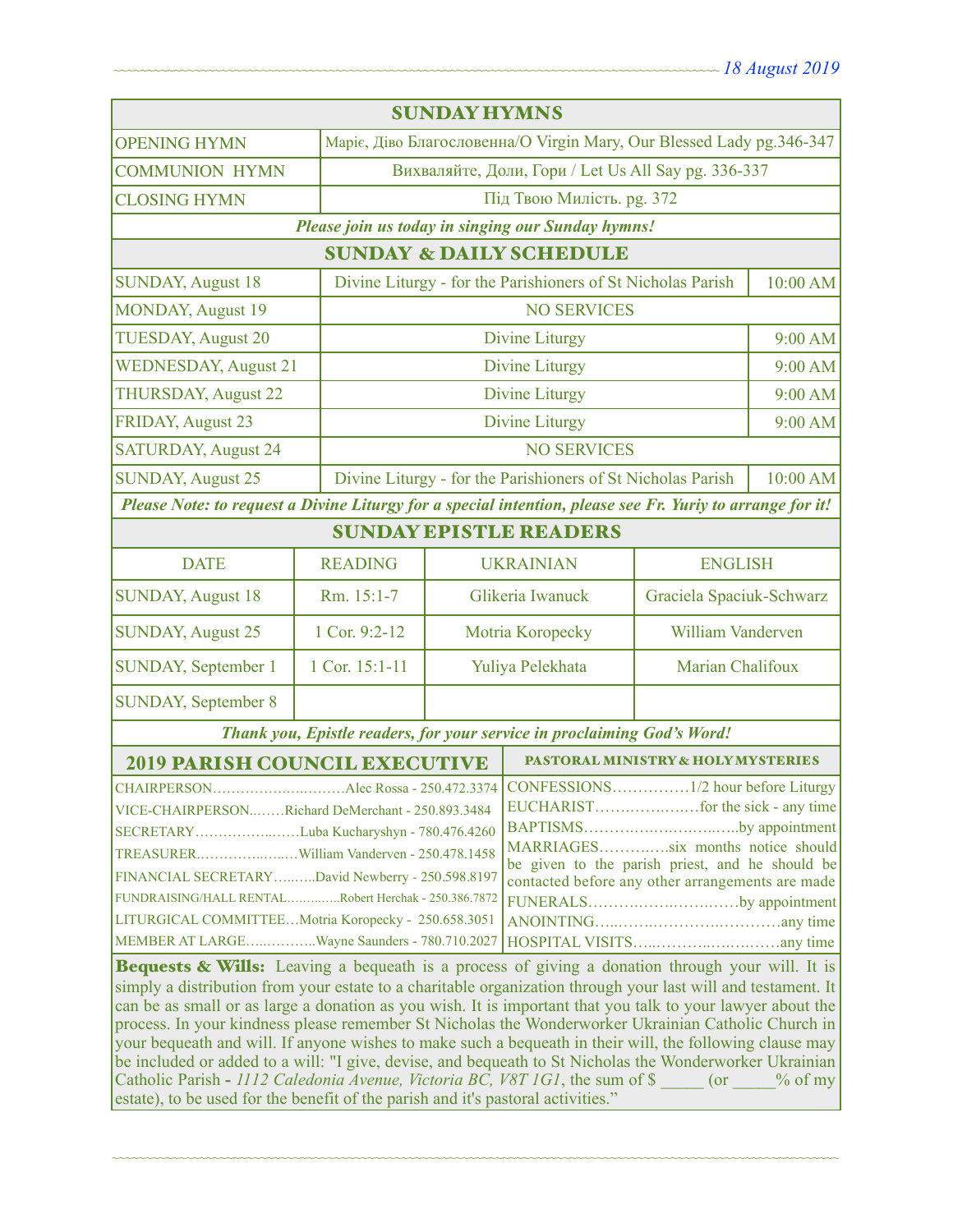### **Vibrant Parish Prayer**

**O** God, Creator of Heaven and Earth! Because of your indescribable love for us, you sent your Only-Begotten Son, Our Lord and Saviour, Jesus Christ - The Way, The Truth, and The Life and our Salvation. In His name, we turn to You. Strengthen our hearts and minds in Christian love and in unity of purpose as we strive to build a Vibrant Parish. Give us the grace to model our lives according to the Word of God. Instill in us the desire to pray and to celebrate the Holy Mysteries as one Christian Family in our Parish Community. Inspire us to follow Your great command to be a servant to the less fortunate among us! Grant this, O Lord, through the mercies and love for mankind of Your Only-Begotten Son with whom You are blessed, together with Your All-Holy, Good and Life-Giving Spirit, now and forever and ever. Amen!



### **St. Nicholas Parish**

**A Place To Encounter The Living Christ** Through the word, the Holy Mysteries & Prayer, Serving One's Neighbor, Leadership Fostering & Serving Unity and Missionary Spirit (His Beatitude Sviatoslav)



#### **Молитва Живої Парафії**

**Г**осподи Ісусе Христе, Пастирю Добрий, як колись Ти пригорнув заблуканих овечок, щоб вони пізнали Твій голос і були Твоїм стадом, так і сьогодні глянь ласкаво з небесних висот на нашу парафію та зішли на неї Твого Святого Духа, щоб вона була місцем пізнання радості Доброї Новини. Скріплюй нас Твоєю присутністю та єднай нас кожночасно в молитві. Даруй нам духа служіння ближньому, щоб у нашій парафії кожний міг зустріти Тебе, милостивого Бога. Благослови наш духовний провід Твоєю мудрістю і дай, щоб ніхто з нас не шкодував ні часу, ні талантів, ні матеріальних дібр для розбудови Твого царства. Єднай нас у мирі та злагоді, щоб ми були Твоєю спільнотою любові. Всели в нас місійного духа, щоб ми стали тим світилом євангельського слова, молитви і добрих діл, що кличе кожного до участі в Божественному житті, щоб славилося, Спасе, Твоє Ім'я з безначальним Твоїм Отцем та пресвятим, благим і животворящим Твоїм Духом нині, і повсякчас, і на віки віків. Амінь.

# DIVINE LITURGY PROPERS

*The Divine Liturgy of our Father among the Saints John Chrysostom An Anthology for Worship: Liturgy - pg. 270-318; propers - pg. 329, 883* 

**Troparion, Tone 1:** Though the stone was sealed by the Judeans,\* and soldiers guarded Your most pure body,\* You arose, O Saviour, on the third day,\* and gave life to the world.\* And so the heavenly powers cried out to You, O Giver of Life:\* Glory to Your resurrection, O Christ!\* Glory to Your kingdom!\* Glory to Your saving plan,\* O only Lover of mankind.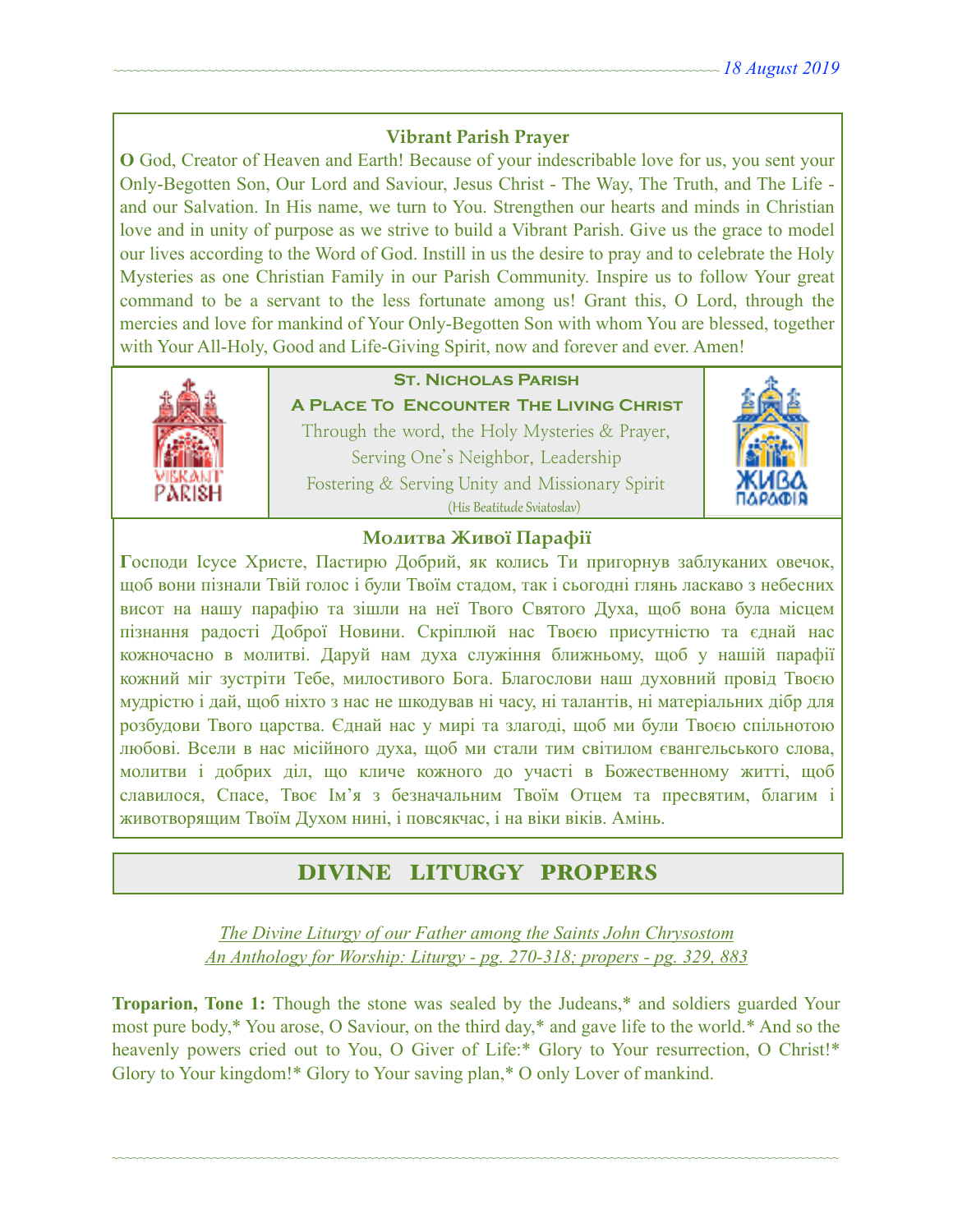**Troparion, Tone 1:** In giving birth you retained your virginity,\* in falling asleep you did not abandon the world, O Mother of God.\* You passed into life, for you are the Mother of Life,\* and by your prayers\* you deliver our souls from death.

**Glory: Kontakion, Tone 1:** You arose in glory from the tomb\* and with Yourself You raise the world.\* All humanity acclaims You as God.\* and death has vanished.\* Adam exults, O Master,\* and Eve, redeemed from bondage now, cries out for joy:\* "You are the One, O Christ, Who offer resurrection to all."

**Now: Kontakion, Tone 2:** The tomb and death could not hold the Mother of God,\* unceasing in her intercession and unfailing hope of patronage,\* for, as the Mother of Life, she was transferred to life\* by Him Who had dwelt in her ever-virgin womb.

**Prokeimenon, Tone 1:** Let Your mercy, O Lord, be upon us, as we have hoped in You. *Verse:* Rejoice in the Lord, O you just; praise befits the righteous.

**Epistle - 1 Cor. 4:9-16 - A Reading from the 1st Letter of Saint Apostle Paul to Corinthians:**  Brothers and Sisters, God has exhibited us apostles as last of all, as though sentenced to death, because we have become a spectacle to the world, to angels and to mortals. We are fools for the sake of Christ, but you are wise in Christ. We are weak, but you are strong. You are held in honour, but we in disrepute. To the present hour we are hungry and thirsty, we are poorly clothed and beaten and homeless, and we grow weary from the work of our own hands. When reviled, we bless; when persecuted, we endure; when slandered, we speak kindly. We have become like the rubbish of the world, the dregs of all things, to this very day. I am not writing this to make you ashamed, but to admonish you as my beloved children. For though you might have ten thousand guardians in Christ, you do not have many fathers. Indeed, in Christ Jesus I became your father through the gospel. I appeal to you, then, be imitators of me.

**Апостол - 1 Кор. 4:9-16 - До Коринтян 1-e Послання Святого Апостола Павла Читання:** Браття і сестри, Бог поставив нас, апостолів, останніми, немов призначених на страту ми бо стали видовищем і світові, й ангелам, і людям. Ми нерозумні Христа ради, ви ж у Христі розумні; ми немічні, ви ж – міцні ви славні, ми ж без чести. До цього часу ми голодуємо і спраглі і нагі; нас б'ють, і ми скитаємось. Ми трудимося, працюючи власними руками; нас ображають, а ми благословляємо; нас гонять, а ми терпимо; нас ганьблять, а ми з любов'ю відзиваємося; ми мов те сміття світу стали, покидьки всіх аж досі. Не щоб осоромити вас я це пишу, але щоб як дітей моїх улюблених навести на розум. Бо хоч би ви мали тисячі учителів у Христі, та батьків не багато; бо я вас породив через Євангелію в Христі Ісусі. Отож благаю вас: Будьте моїми послідовниками.

**Alleluia, Tone 1:** *Verse:* God gives me vindication, and has subdued people under me. *Verse:* Making great the salvation of the king, and showing mercy to His anointed, to David, and to His posterity forever.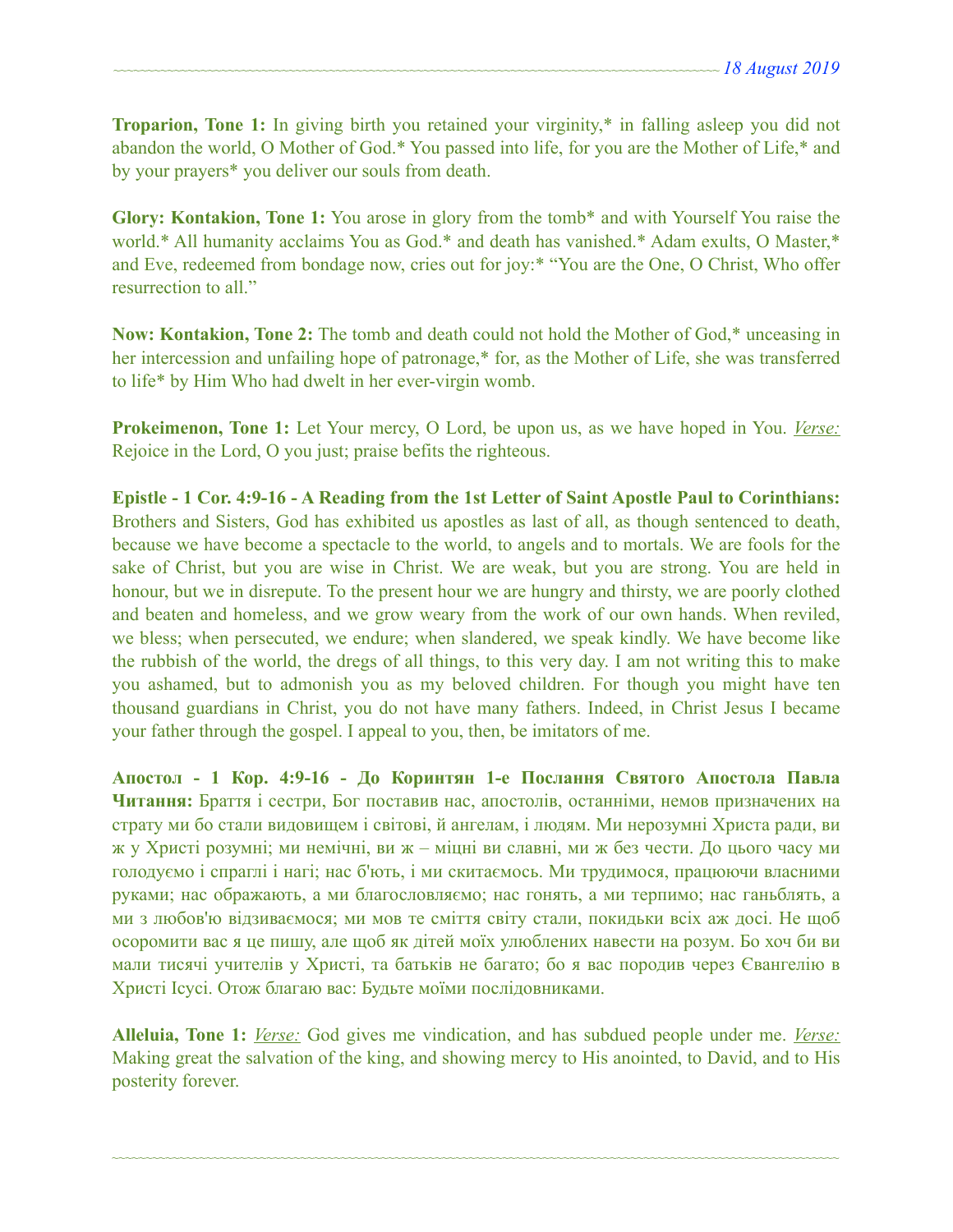**Gospel - Mt 17:14-23 -** And when they came to the crowd, a man came up to him and kneeling before him said, "Lord, have mercy on my son, for he is an epileptic and he suffers terribly; for often he falls into the fire, and often into the water. And I brought him to your disciples, and they could not heal him." And Jesus answered, "O faithless and perverse generation, how long am I to be with you? How long am I to bear with you? Bring him here to me." And Jesus rebuked him, and the demon came out of him, and the boy was cured instantly. Then the disciples came to Jesus privately and said, "Why could we not cast it out?" He said to them, "Because of your little faith. For truly, I say to you, if you have faith as a grain of mustard seed, you will say to this mountain, 'Move from here to there,' and it will move; and nothing will be impossible to you. However, this kind does not go out except by prayer and fasting." As they were gathering in Galilee, Jesus said to them, "The Son of man is to be delivered into the hands of men, and they will kill him, and he will be raised on the third day." And they were greatly distressed.

**Євангеліє - Мт 17:14-23 -** І як вони до народу прийшли, то до Нього один чоловік приступив, і навколішки впав перед Ним, і сказав: Господи, змилуйсь над сином моїм, що біснується у новомісяччі, і мучиться тяжко, бо почасту падає він ув огонь, і почасту в воду. Я його був привів до учнів Твоїх, та вони не могли вздоровити його. А Ісус відповів і сказав: О роде невірний й розбещений, доки буду Я з вами? Доки вас Я терпітиму? Приведіть до Мене сюди його! Потому Ісус погрозив йому, і демон вийшов із нього. І видужав хлопець тієї години! Тоді підійшли учні насамоті до Ісуса й сказали: Чому ми не могли його вигнати? А Він їм відповів: Через ваше невірство. Бо поправді кажу вам: коли будете ви мати віру, хоч як зерно гірчичне, і горі оцій скажете: Перейди звідси туди, то й перейде вона, і нічого не матимете неможливого! Цей же рід не виходить інакше, як тільки молитвою й постом. Коли пробували вони в Галілеї, то сказав їм Ісус: Людський Син буде виданий людям до рук, і вони Його вб'ють, але третього дня Він воскресне. І тяжко вони зажурились.

*Instead of* **"It is truly..."** *we sing:* Seeing the pure one's falling asleep, angels marvelled in wonder how the Virgin could ascend from earth to heaven.

**Irmos:** O pure Virgin, in you are conquered the bounds of nature,\* for childbirth remains virginal and death is betrothed to life.\* Virgin after childbearing and alive after death, O Mother of God,\* never cease to save your inheritance.

**Communion Hymn:** Praise the Lord from the heavens;\* praise Him in the highest.\* Alleluia, alleluia,\* alleluia.

**Prayer After Holy Communion:** Having been made worthy to partake in a mystical way of Your immaculate Body and precious Blood, O Christ our God, I acclaim and bless, worship and glorify You, and proclaim the greatness of Your saving acts, now and for ever and ever. Amen. *(more Prayers After Holy Communion on pg. 324-326 in the Anthology book).* 

**Молитва По Святім Причастю:** Таїнственно удостоївшись бути причасником Твого пречистого тіла і чесної крови, Христе Боже, оспівую і благословлю, поклоняюся, і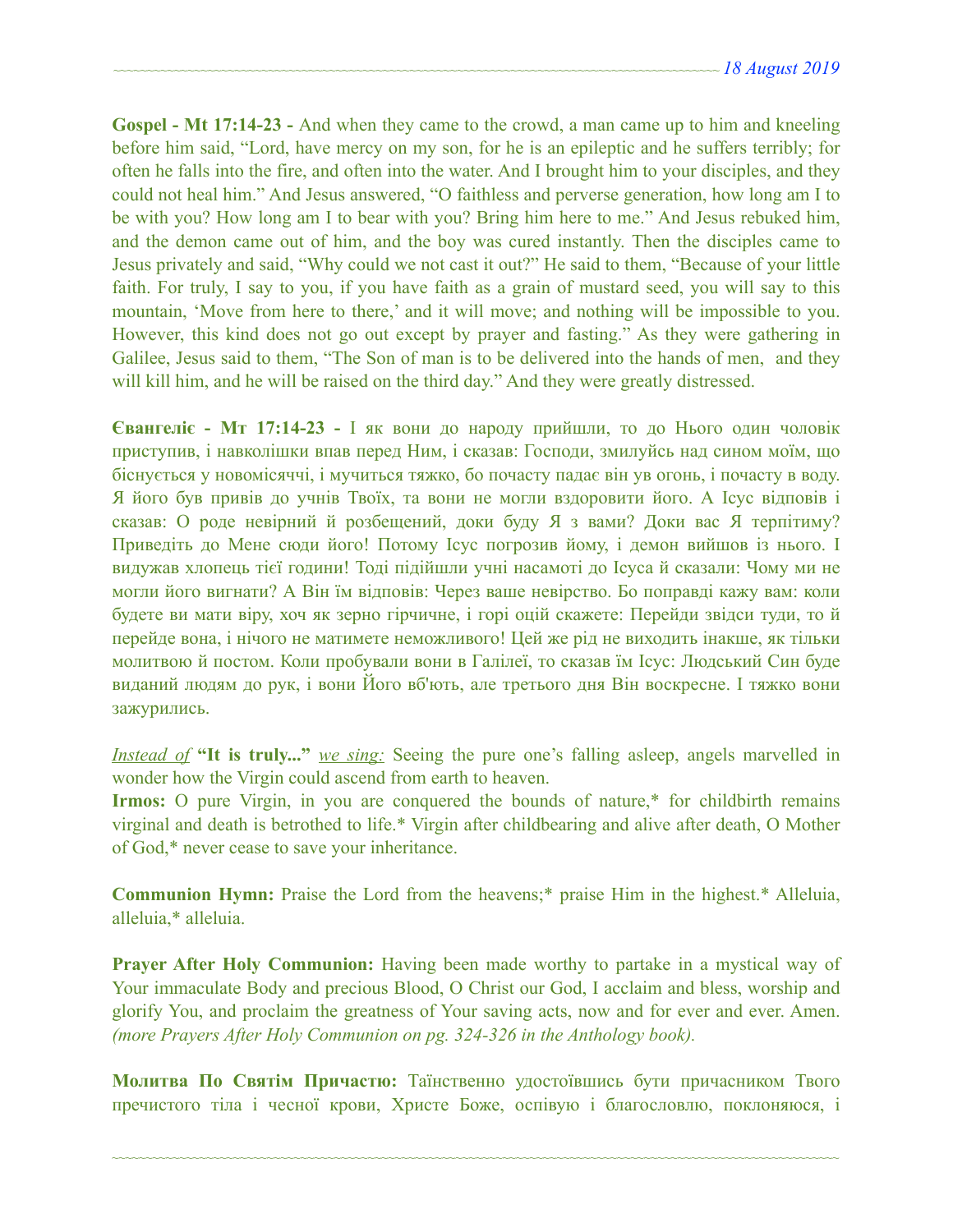славлю, і величаю спасіння Твої, Господи, нині і повсякчас, і на віки вічні. Амінь. *(більше Молитов По Святім Причастю на ст. 80-87 в маленькій книжечці "Божественна Літургія")*.

# ANNOUNCEMENTS

✦**TODAY - BLESSING OF THE FLOWERS:** As we will be celebrating the Post- Feast of the Dormition of the Mother of God next Sunday we will be blessing flowers right after Divine Liturgy.

✦**SINGCON 2019:** Singers, cantors, choir directors, and anyone interested in liturgical music, regardless of ability or experience, are invited to register for SingCon 2019, which will take place September 26-29, 2019, in Stamford, Connecticut. This is the second annual SingCon, gathering more than 100 church singers from across North America for fellowship, workshops, lectures, and, most importantly, liturgical prayer. Participants will rehearse new music, engage in discussions with fellow church musicians, participate in a variety of workshops, and sing Vespers, Matins, and the Divine Liturgy together. SingCon is organized by the Patriarchal Liturgical Commission of the UGCC, and sponsored by the Eparchy of Stamford: this year's location is St. Basil's Ukrainian Catholic Seminary, historically a centre of musical training for Eastern Catholics in North America. For more information and to register for this year's conference, go to [https://ugccmusic.com](https://ugccmusic.com/) or email [hello@ugccmusic.com](mailto:hello@ugccmusic.com)

✦**PRAYER REQUEST:** Please keep in your prayers SYLVIA KELLY, EVE BRUCE-LOCKHART and other members of our parish, our family and friends who are ailing, in hospitals, nursing homes and those who are not able to join actively in their community.

✦**ST. NICHOLAS BOOK STORE:** The Divine Liturgy An Anthology of Worship - **\$25**; "Christ Our Pascha" Catechism of the Ukrainian Catholic Church/"Христос Наша Пасха" Катехизм Української Католицької Церкви - **\$25**; "Sing to Our God" hymn book - **\$15**; Молитовник "Прийдіте Поклонімся" - **\$10;** "The Rosary - The Prayer Rule of the Mother of God in the Ukrainian Catholic Church" - **\$10.** 

✦**PARISH CALENDAR OF BIRTHDAYS & ANNIVERSARIES:** If you would like to be included in our Parish Calendar of Birthday and Anniversary celebrations, please put date in our calendar located at the church vestibule. Each week, we will list the names in our parish bulletin so we can celebrate these happy occasions together!

✦**JOIN OUR CHOIR:** Do you enjoy singing? Please consider joining our St Nicholas Parish Choir and remember that we ALWAYS looking for new members! Contact Motria Koropecky for details at 250.658.3051.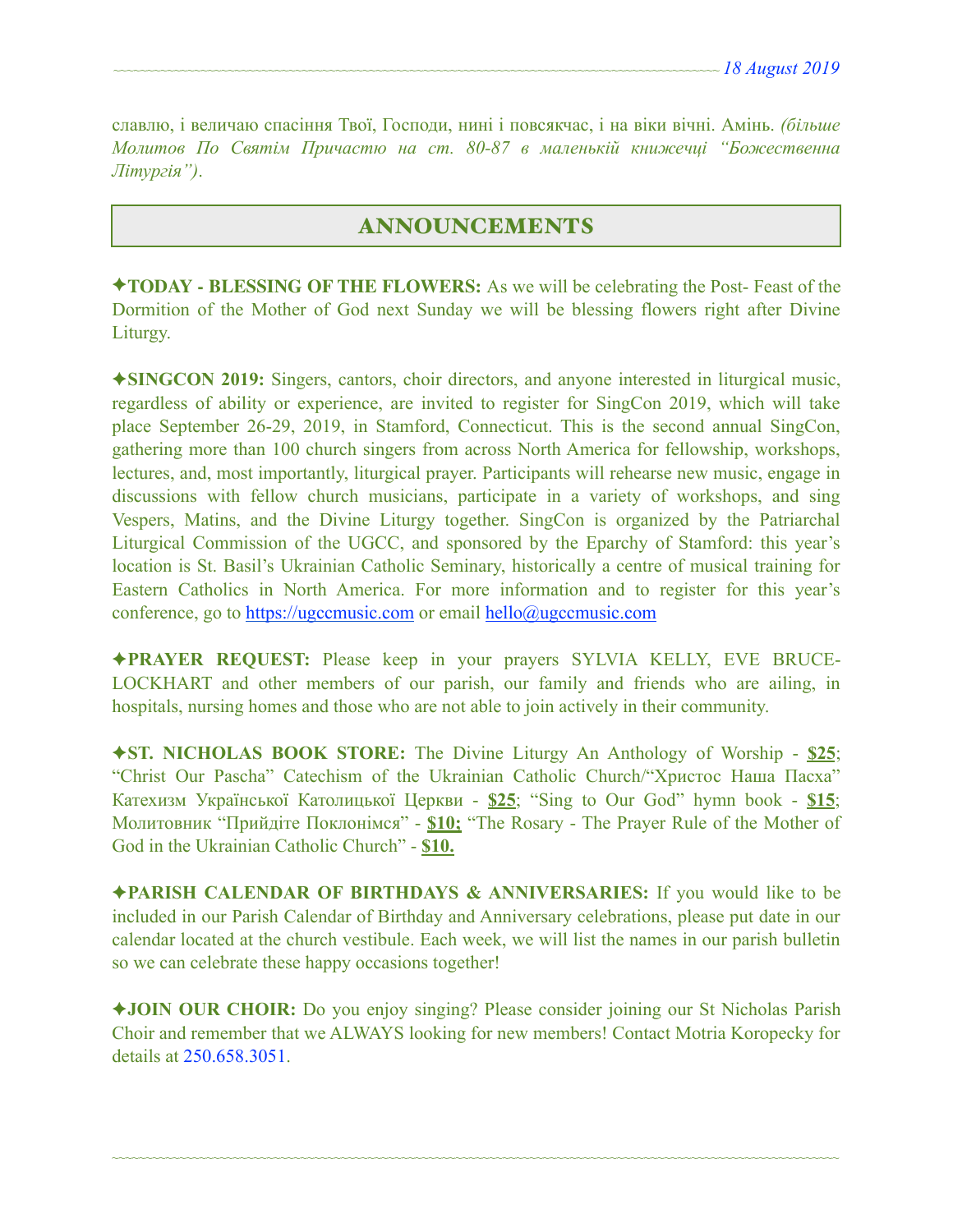✦**HAPPY BIRTHDAY** to all those who celebrated their birthdays this past week. May the Lord Our God continue to bless you abundantly and the Holy Mother of God protects you at all times. Многая Літа!

✦**CATECHISM ANNOUNCEMENT:** "*And they were bringing to Him also the infants, in order that He may be touching them; but after the disciples saw it, they rebuked them. But Jesus called them to Himself and said, Let alone the little children to come to Me, and cease hindering them; for of such is the kingdom of God*." We are happy to welcome all children to our St. Nicholas The Wonderworker catechism program. Weekly classes are scheduled Sunday morning during Divine Liturgy. We want your children to learn more about their Catholic faith, sacred scripture, feast days, and religious practices and customs of the Ukrainian Catholic church. If you have any questions, please do not hesitate to contact Marian Chalifoux at 250.507.1005.

✦**THRIFTY'S PRE-PAID FOOD CARDS -** We all have to buy groceries. Why not have 6% of it returned back to the church at no extra charge! Cards are available in \$100, \$200, and \$500 denominations. Talk to Alec after today's liturgy to pre- order your cards. We need to sell A LOT of them! We encourage you to consider purchasing them for yourselves as gifts too.

✦**BE A STEWARD:** Have you ever wondered what more can you do to help our parish? Here are some suggestions: **Steward** of property security; **Steward** of grounds cleaning; **Steward** of cleaning church; **Steward** of church linen; **Steward** of outreach; **Steward** of caring; **Steward** of prayer; **Steward** of service. Quite often, our homebound or senior members, once active in their younger years, want to find purpose in their senior years. It's not only about doing but about "BEING" present to others. Contact Fr. Yuriy **OR** Darlene DeMerchant for more information. You will be amazed how "BEING" can make a difference.

✦**PARISH LIBRARY:** please visit our parish library and browse through the books on spirituality, church history, iconography, history of the Ukrainians in Canada, children's books and more… The library is located in the church vestibule. Please use a library book sign out form when borrowing a book.

✦**SUNDAY COFFEE VOLUNTEERS** act as hosts and serve light refreshments following the Sunday morning Divine Liturgy, providing an opportunity for the faithful to socialize with friends and visitors following their shared worship experience. We thank all of our parishioners who kind volunteer to serve refreshments. Whether you are new to the Parish, or are a long-time members, please join us for coffee. Please speak with Robert if you would like to volunteer.

✦**WE SHARE THE AIR:** Please keep it healthy and fragrant free. Someone in this area is scent-sitive. The chemicals used in scented products can make some people sick, especially those with fragrance sensitivities, asthma, allergies and other respiratory ailments. PLEASE DO NOT \*wear perfume, cologne, lotion, aftershave and other fragrances; \*USE unscented personal care products. Be Sensitive to Others. Thank you for your understanding. *St. Nicholas parish.*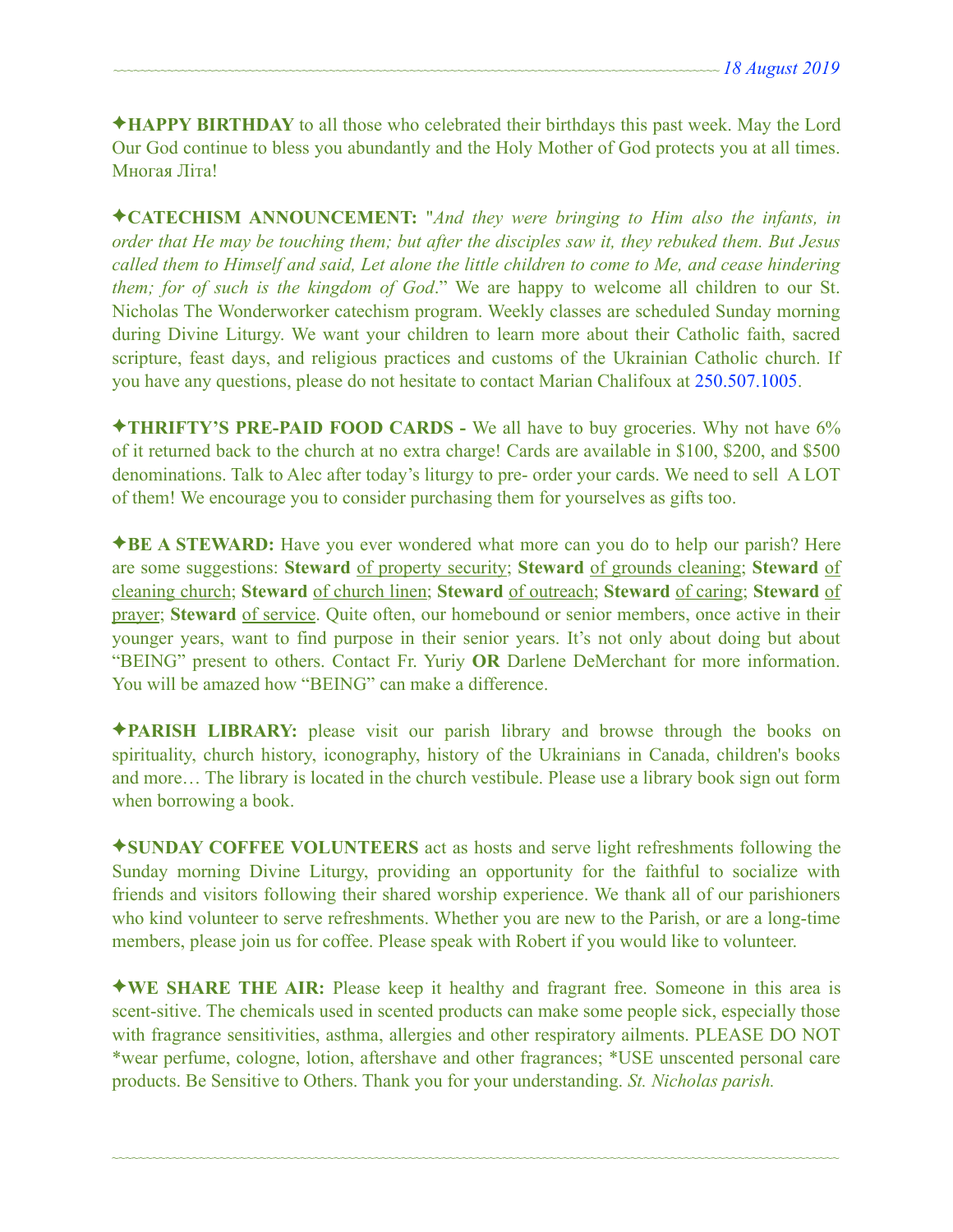✦**AUGUST 11 DONATIONS** - Coffee: \$33.30; Vigil lights: \$23.50; Loose collection: \$25.00; Envelope collection: \$352.00; Pre-authorized donations Aug 5 to Aug 11: \$220.00**TOTAL: \$653.80**

# C A M P S T. V O L O D Y M Y R - AUGUST **18-25, 2019**

 Register online using Eventbrite. Search "Camp St. Volodymyr BC 2019." For more information contact Jennifer Caldwell at [jennsawka@hotmail.com](mailto:jennsawka@hotmail.com) or 604.220.0584.

#### **DONATE Food:**

 We are always happy to accept food donations of fresh fruits and vegetables, breakfast items; cereal, syrup, pancake mix, jam, Nutella, lunch items; chicken soup, Kraft dinner, cheese, drinks; juice boxes, powdered drinks, brownie/cake mixes, Jello, snack bars, cookies or treats. Gift certificates to Superstore and Costco are also welcomed.

#### **DONATE Monetarily:**

 Each year the Eparchy sponsors several children to attend. You can help send a deserving child to camp through your donations. Donation can be made through the Eparchy or online at our Eventbrite page. Tax receipts can be issued for donations of \$25 or more.